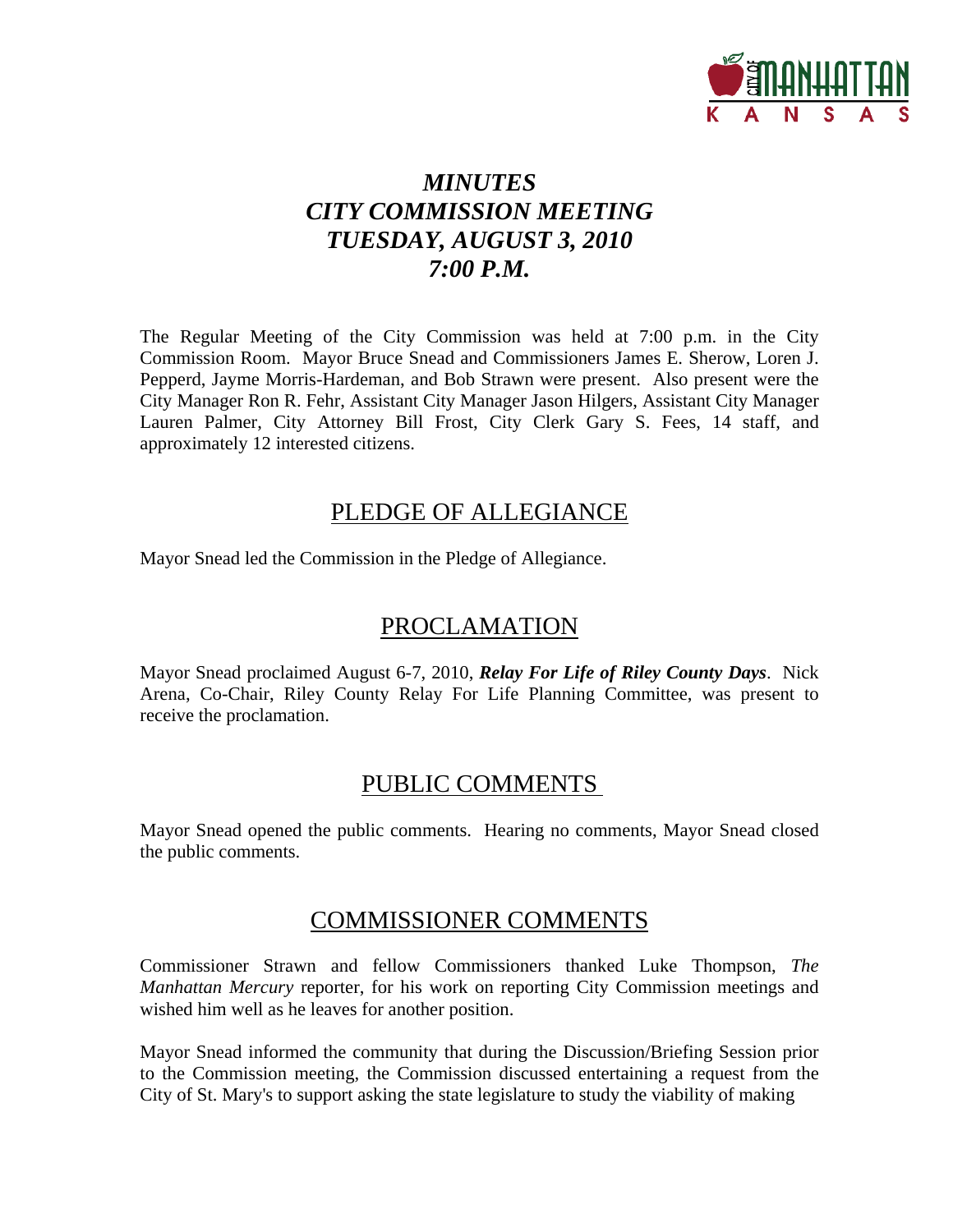## COMMISSIONER COMMENTS *(CONTINUED)*

changes to the budget law; discussed agenda items for the Joint City/County Meeting; discussed the League of Kansas annual conference; received an update on road projects and storm water project; Commissioner Pepperd reported on the recent Riley County-Manhattan Health Board meeting; discussed the current quorum requirements for the Manhattan Urban Area Planning Board; and discussed concerns received on a residential storm drainage issue.

### CONSENT AGENDA

(\* denotes those items discussed)

### **MINUTES**

The Commission approved the minutes of the Regular City Commission Meeting held Tuesday, July 20, 2010.

### **CLAIMS REGISTER NO. 2647**

The Commission approved Claims Register No. 2647 authorizing and approving the payment of claims from July 14, 2010, to July 27, 2010, in the amount of \$4,068,506.80.

### **LICENSE – FIREWORKS DISPLAY**

The Commission approved a Fireworks Display License for Purple Power Play on Poyntz, 100 Manhattan Town Center, for September 3, 2010.

### **FINAL PLAT – GRAND MERE VANESTA LAKE ADDITION**

The Commission accepted the easements and rights-of-way, as shown on the Final Plat of Grand Mere Vanesta Lake Addition, generally located north of the intersection of Little Kitten Avenue and Vanesta Drive, based on conformance with the Manhattan Urban Area Subdivision Regulations.

### **PUBLIC HEARING – EXPAND – NORTH TRANSPORTATION DEVELOPMENT DISTRICT**

Mayor Snead opened the public hearing.

Hearing no comments, Mayor Snead closed the public hearing.

### **ORDINANCE NO. 6833 – EXPAND – NORTH TRANSPORTATION DEVELOPMENT DISTRICT**

The Commission approved Ordinance No. 6833 expanding the North Project Area Transportation Development District.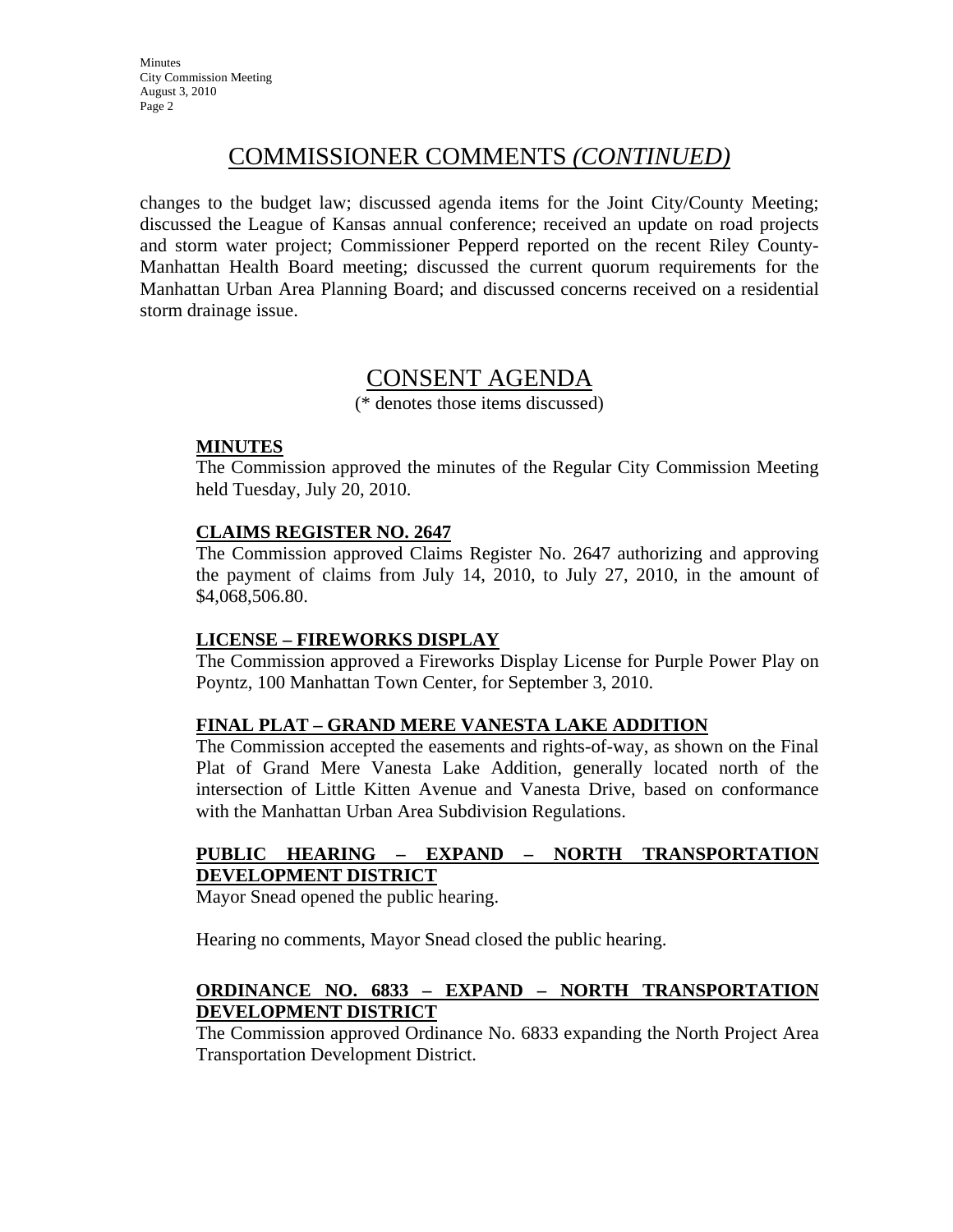# CONSENT AGENDA *(CONTINUED)*

### **ORDINANCE NO. 6834 – VACATE DRAINAGE AND UTILITY EASEMENT – LOT 59, PRAIRIE LAKES, UNIT TWO (804 BUTTERFIELD ROAD)**

The Commission approved Ordinance No. 6834 vacating a portion of the drainage and utility easement on Lot 59, Prairie Lakes, Unit Two, City of Manhattan, Riley County, Kansas.

### **RESOLUTION NO. 080310-A – ISSUE GENERAL OBLIGATION BONDS – HYDRANT AND VALVE REPLACEMENT PROJECT (WA1011)**

The Commission approved Resolution No. 080310-A authorizing the issuance of General Obligation Bonds for the replacement of fire hydrants and water main valves (WA1011) within the City's water system.

### **AMENDMENT – DESIGN SERVICES – 3RD STREET OPENINGS, LEAVENWORTH STREET (ST0806) AND PIERRE STREET (ST0807)**

The Commission authorized the Mayor and City Clerk to execute a contract amendment in the amount of \$27,744.48 with HWS Consulting Group, of Manhattan, Kansas, for additional design services related to the openings of  $3<sup>rd</sup>$ Street at Leavenworth Street (ST0806) and Pierre Street (ST0807).

### **\* DEVELOPMENT AGREEMENT – PUBLIC IMPROVEMENTS – MENARD'S**

Ron Fehr, City Manager, provided additional information on the item and responded to questions from the Commission regarding the public improvements and development agreement.

The Commission authorized the City Manager to execute the Development Agreement with Menard, Inc., to provide for the public improvements associated with the Menard development.

### **AMENDMENT – ENGINEERING SERVICES – EAST MILLER RANCH SANITARY SEWER INTERCEPTOR, PHASE 1 (SS0810)**

The Commission approved and authorized the Mayor and City Clerk to execute a contract amendment with Schwab-Eaton, P.A., of Manhattan, Kansas, in the amount of \$22,410.00 for additional professional services for the East Miller Ranch Sanitary Sewer Interceptor, Phase I, Project (SS0810).

### **\* AMENDMENT – RELOCATE WESTAR ENERGY INFRASTRUCTURE – NBAF SITE**

Ron Fehr, City Manager, provided an overview of the item.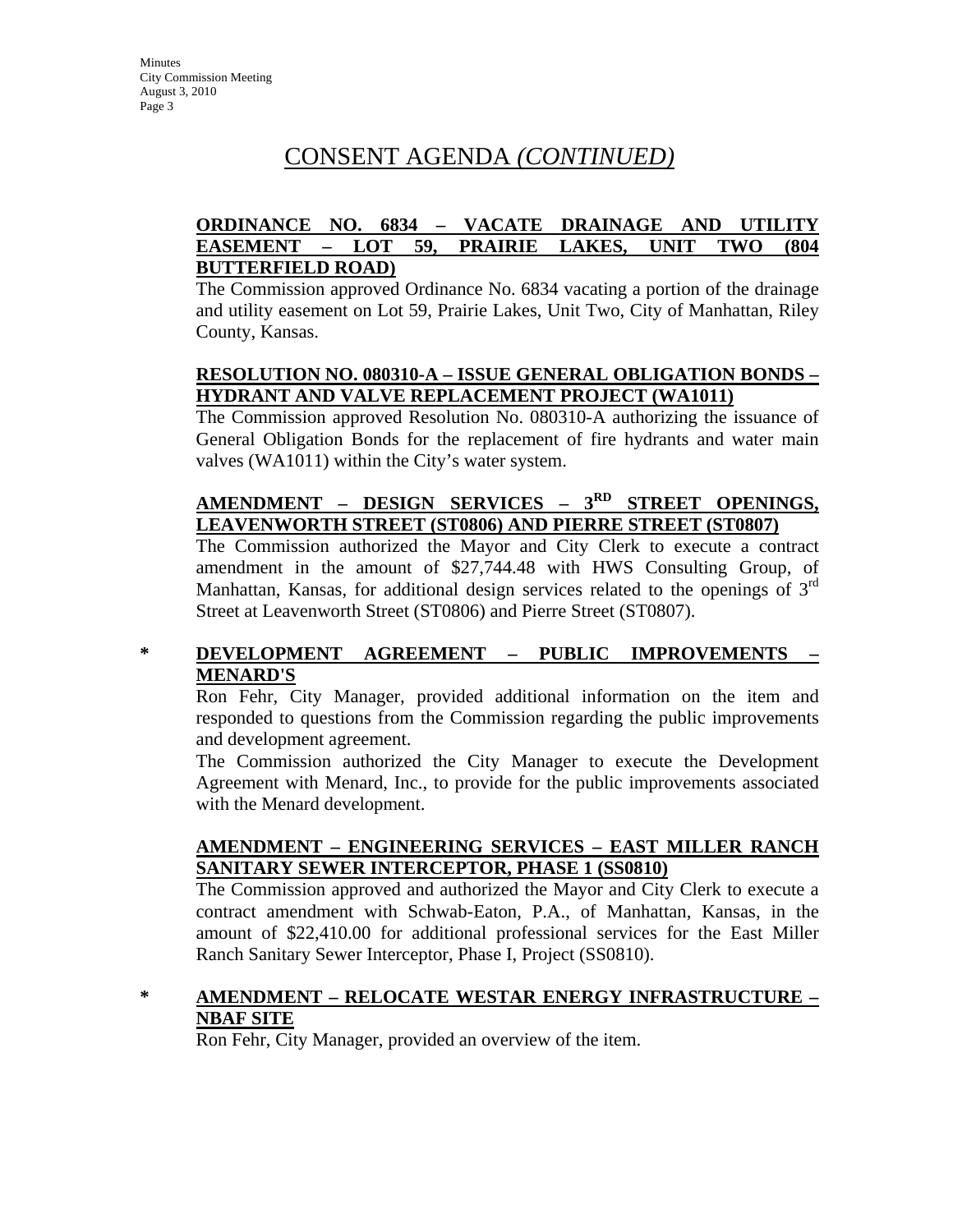# CONSENT AGENDA *(CONTINUED)*

#### **\* AMENDMENT – RELOCATE WESTAR ENERGY INFRASTRUCTURE – NBAF SITE** *(CONTINUED)*

The Commission approved and authorized the Mayor and City Clerk to execute an Amendment to the Reimbursement Agreement with Westar Energy, Inc., for the removal and relocation of infrastructure relative to the NBAF site and authorized City Administration to finance this improvement from the Economic Development Fund.

### **CHANGE ORDER NO. 8 – RUNWAY 3/21 SAFETY AREA IMPROVEMENT (AIP 37/38)**

The Commission approved Change Order No. 8 for the Runway 3/21 Safety Area Improvements project (AIP 37/38), resulting in a net increase in the amount of \$19,618.00 (+0.55%) to the contract with Smoky Hill, LLC, of Salina, Kansas.

### **BOARD APPOINTMENTS**

The Commission approved appointments by Mayor Snead to various boards and committees of the City.

### *Historic Resources Board*

Appointment of Dea Brokesh, 3005 Wilson Drive, to a three-year Landscape Architect term. Ms. Brokesh's term begins immediately and will expire April 30, 2013.

#### *Social Services Advisory Board*

Appointment of Valerie Evans, 2129 Little Kitten Avenue, to a three-year term. Ms. Evans' term begins immediately and will expire June 30, 2013.

After discussion, Commissioner Sherow moved to approve the consent agenda, as read. Commissioner Strawn seconded the motion. On a roll call vote, motion carried 5-0.

### GENERAL AGENDA

### **PUBLIC HEARING - 2011 CITY BUDGET**

Bernie Hayen, Director of Finance, introduced the 2011 City Budget. He then provided an overall property tax bill with comparative data for his home at 1828 Concord Lane.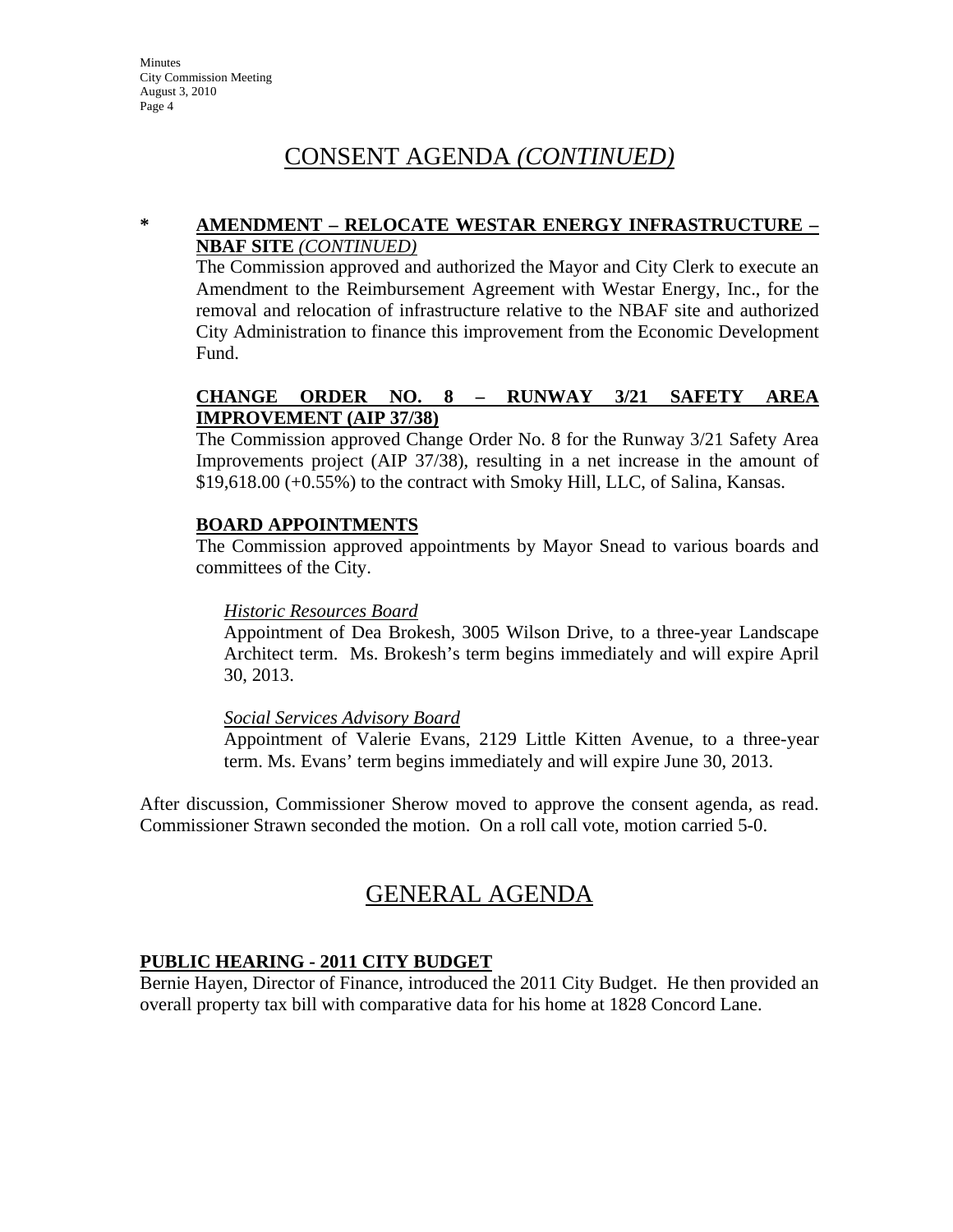### **PUBLIC HEARING - 2011 CITY BUDGET** *(CONTINUED)*

Emily Campbell, Budget Officer, presented highlights of the 2011 City Budget and provided an overview on the property tax funds, the Capital Improvement Program and Budget impact, property tax levies, and the impact to a homeowner with an approximate property value of \$232,500.00. She then responded to questions regarding the revenue neutral positions proposed, sales tax revenue projections, redevelopment funds, and the Kansas Public Employees Retirement System (KPERS).

Bernie Hayen, Director of Finance, provided additional information on KPERS and responded to questions from the Commission.

Ron Fehr, City Manager, provided additional information on the sales tax revenue projections and informed the Commission that target budget reductions are in place for all departments this year. He then responded to additional questions from the Commission on the City's overall revenue position and expected impacts from 2011 construction projects, specifically at Fort Riley and the National Bio and Agro-Defense Facility.

Mayor Snead opened the public hearing.

John Matta, 1213 Greystone Place, asked what the City Budget was 10 years ago, asked if the City of Manhattan is tied to KPERS, and voiced his concern regarding the water rate structure item. He requested that the two City Commissioners employed by Kansas State University recuse themselves from the water rate structure discussions.

Bernie Hayen, Director of Finance, responded to questions about the City Budget and prior City Budgets. He stated that the KPERS plan is required for City employees.

Ron Fehr, City Manager, responded to questions from the Commission.

Mayor Snead and Commissioner Sherow responded to questions from Mr. Matta and both provided background information on their employment with Kansas State University. Both stated that they would not recuse themselves on the water rate structure item and would participate in the best interests of the community.

Winfried Butler, 3600 Windsong Lane, informed the Commission that he appreciated all the information available on the City Budget; however, he voiced displeasure with the budget increases and in the way that the budget is created. He asked the Commission to be more like Wal-Mart and start with a target mill levy that cannot be exceeded and asked them to not support the 2011 Budget, as presented.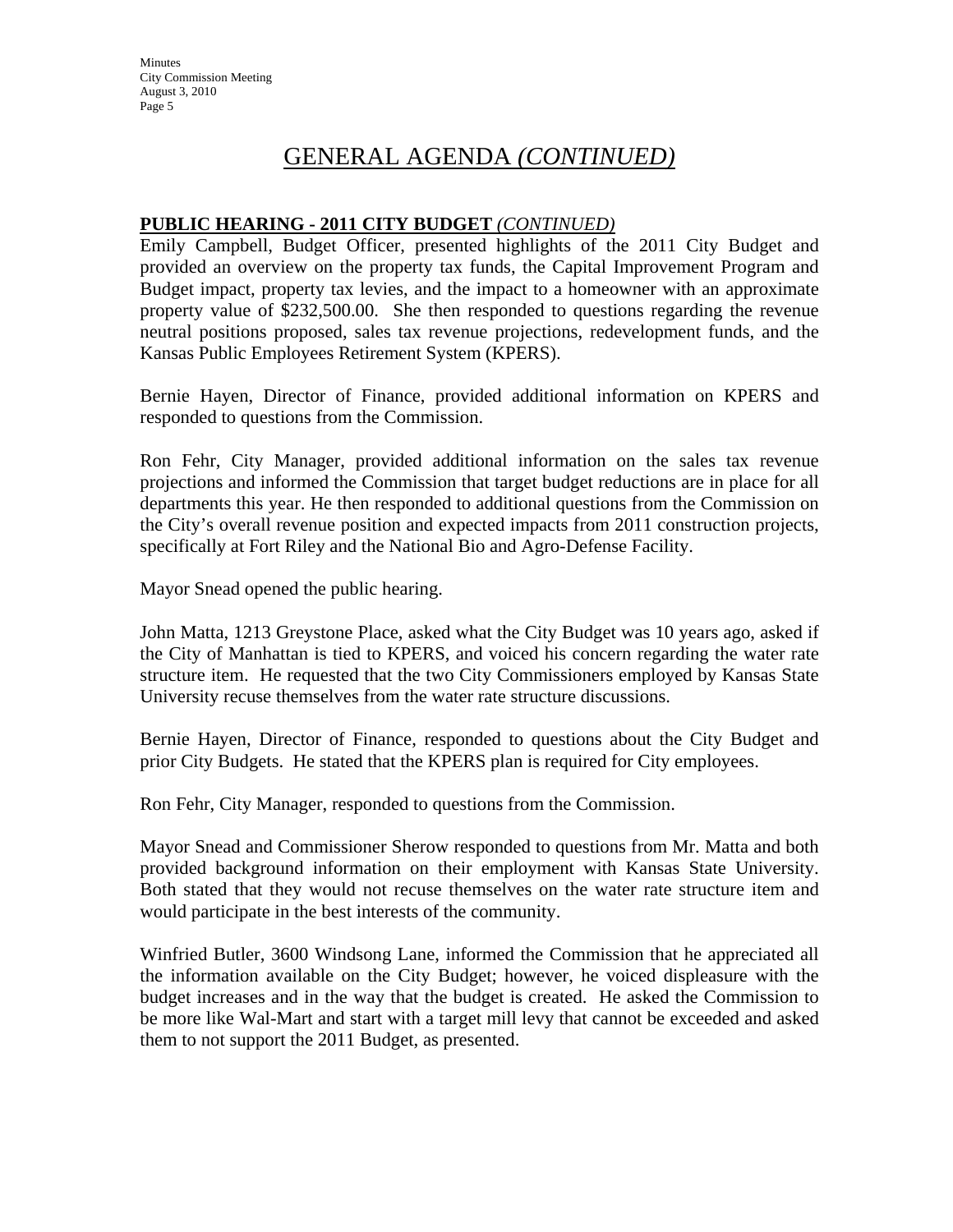### **PUBLIC HEARING - 2011 CITY BUDGET** *(CONTINUED)*

Lyle Dixon, 2505 Hobbs Drive, voiced concerns on his utility statement received from the City for his water and sewer. He stated that the City is asking for more money for the sewer expansion projects and said that it was not appropriate to be transferring money from the utility fund to pay for something else in the city.

Bernie Hayen, Director of Finance, provided additional information on questions raised regarding sewer and water bill rates.

Hearing no other comments, Mayor Snead closed the public hearing.

Mayor Snead asked for input from the Commission on the City/University Projects Fund and asked if the City should request that Kansas State University Administration reconsider the funding recommendations in 2011. Items to be reconsidered would include \$70,000.00 for turf replacement at Memorial Field and \$50,000.00 for the Visitor's Center, and to direct these funds to the immediate needs for transit implementation.

Ron Fehr, City Manager, responded to questions from the Commission and provided additional information on the City/University Projects Fund.

After discussion, Mayor Snead moved that the City request Kansas State University Administration to reconsider the 2011 Budget request priorities in the City/University Projects Fund, specifically addressing the Visitor's Center and turf replacement at Memorial Stadium, in light of the transit implementation update plan information received in July 2010. Commissioner Sherow seconded the motion.

After additional discussion of the Commission, the motion carried 5-0.

Commissioner Strawn voiced concerns with the 2011 Budget and proposed increase in the City's mill levy and on future budgets. He stated that raising the mill levy and increasing property taxes puts the City at a significant disadvantage and makes it difficult to compete for businesses when compared to Topeka and Lawrence. He provided examples of how the City could have saved money on the South End Redevelopment project and on other projects. He stated that he could not support the proposed 2011 Budget and that the Budget should have been with no increases in property taxes.

Commissioner Pepperd stated that Manhattan has one of the highest average sales price for homes in Kansas and that the mill levy is higher than Topeka. He voiced concerned with the increase in the 2011 Budget and with funding provided for the Rental Inspection Program, the Flint Hills Discovery Center, and with future costs for public transit. He stated that he would not vote for the 2011 Budget and that the 2012 Budget looks worse.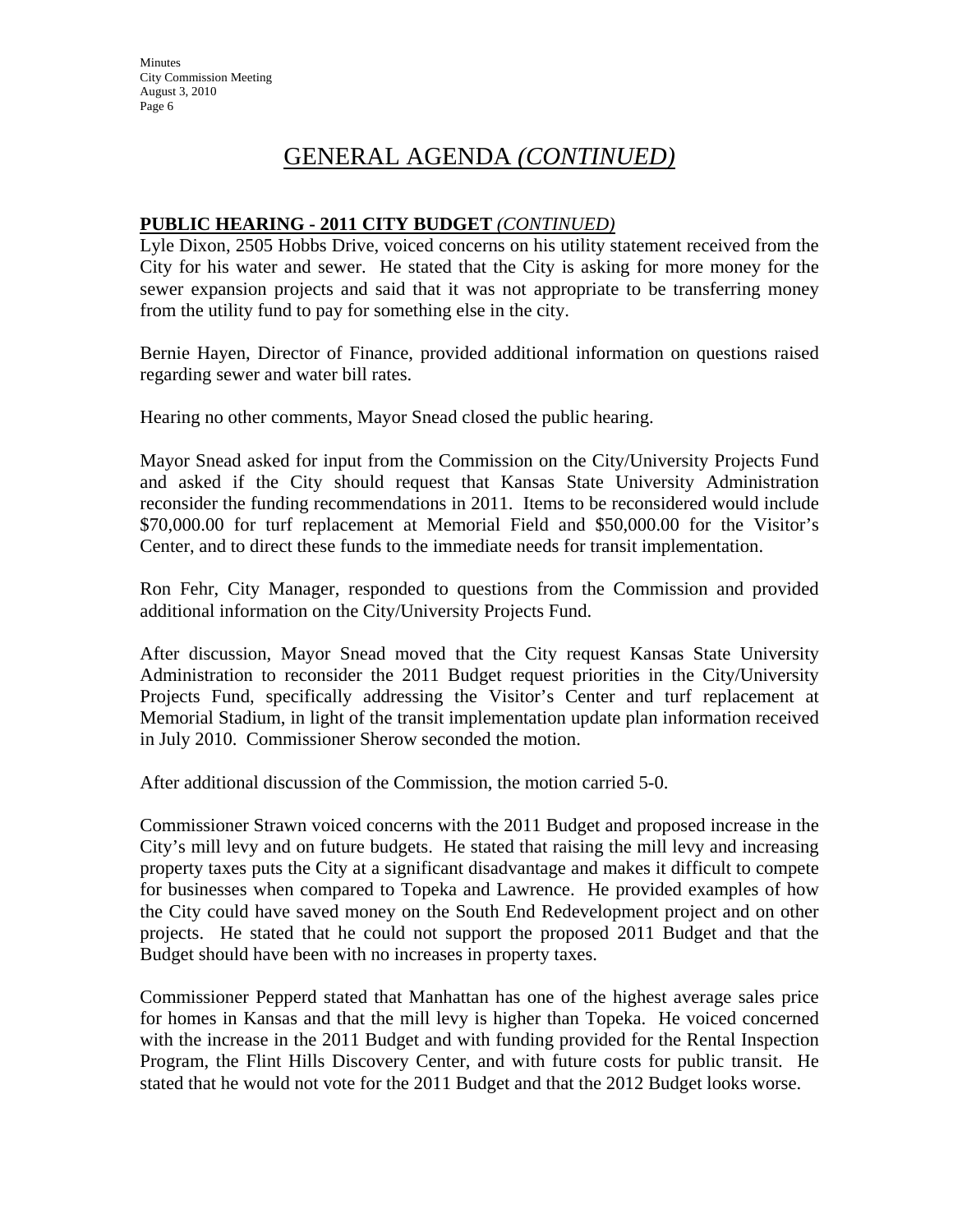**Minutes** City Commission Meeting August 3, 2010 Page 7

## GENERAL AGENDA *(CONTINUED)*

### **PUBLIC HEARING - 2011 CITY BUDGET** *(CONTINUED)*

Commissioner Sherow discussed the projects occurring in the South End Redevelopment and the importance in having greater control of the development. He stated that most of the projects creating increases in the City's Bond and Interest Fund are related to growth and safety. He provided several projects and initiatives that the City has undertaken to improve the safety of our citizens and important improvements that have been made. He stated that he would support the proposed 2011 Budget and understands the financial challenges and responsibilities that the City has in the future.

Commissioner Morris-Hardeman informed the community that the City is budgeting a minimal amount of funds for public transit at this point and that the new positions being proposed in the 2011 Budget are revenue neutral. She voiced concern in the decreases experienced in the Capital Improvements Program and with deferred maintenance over the long term. She stated that the primary increases in the 2011 Budget are related to growth, due to an increase in the number of personnel needed to operate the jail at the Riley County Police Department, the Bond and Interest Fund, and for safety projects. She stated that she would support the 2011 Budget and would abstain from the two items on contracts with Sunflower CASA.

Commissioner Strawn stated that the use of economic development funds in the 2011 Budget is good, but worried about the competitive business climate and with many of the decisions that have already been made that impact property taxpayers.

Mayor Snead stated that the impact of the Riley County Police Department budget and the Bond and Interest Fund are obligations that need to be met. He said that it is difficult to increase property taxes, but the City needs to take a long-term look at this and as a community, have voted to tax ourselves for better schools and quality of life initiatives, including City Park pool. He said that the City of Manhattan has created opportunities with STAR Bonds and that it was the right course. He stated that the business of government is not run purely as a business but as a non-profit approach; providing a plethora of services that private businesses do not have the responsibility for. He said this is a well crafted budget that keeps costs down and is fair. He voiced his support for the 2011 Budget.

After discussion, Commissioner Morris-Hardeman moved to approve first reading of an ordinance adopting the 2011 City Budget. Commissioner Sherow seconded the motion.

Commissioner Morris-Hardeman stated that she would vote yes, although abstaining from the two items on contracts with Sunflower CASA.

After additional discussion by the Commission, on a roll call vote, motion carried 3-2, with Commissioners Strawn and Pepperd voting against the motion.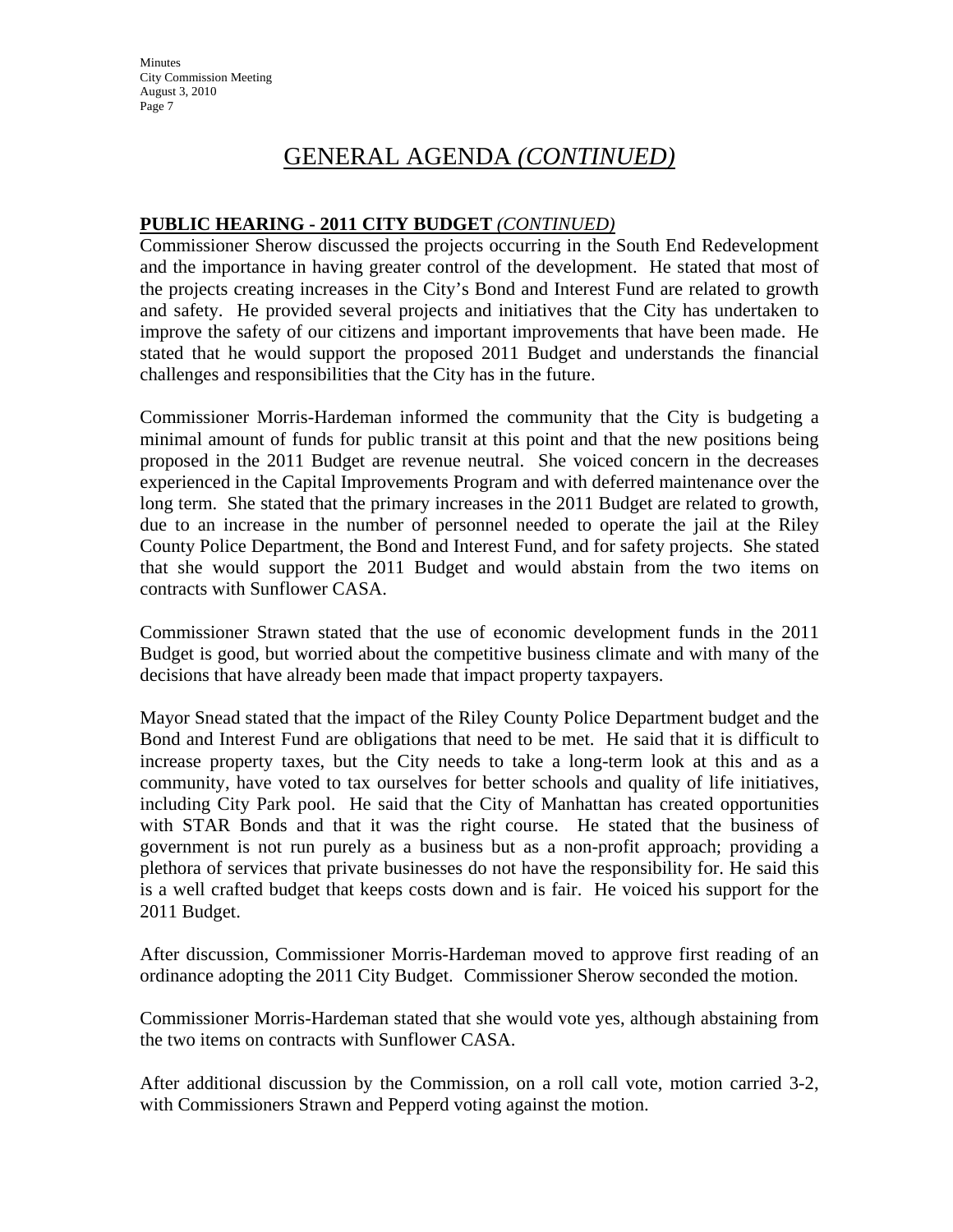The Commission took a brief recess.

### **WATER RATE STRUCTURE; FIRST READING – INCREASE RATES – WASTEWATER and STORM WATER**

Robert Pugh, Assistant Director of Public Works-Utilities, presented the Enterprise Funds proposed rate increases, water revenue projections, comparative rate data, a three-year and five-year flat structure transition, and a list of the top 25 water users. He then responded to questions from the Commission.

Ron Fehr, City Manager, responded to questions from the Commission on the levy recertification process.

Robert Pugh, Assistant Director of Public Works-Utilities, responded to questions from the Commission on the proposed rate structure, the price per unit of water, and associated variable and fixed costs.

Jason Hilgers, Assistant City Manager, responded to questions from the Commission and stated the difficulty with forecasts in the Water Fund.

Bernie Hayen, Director of Finance, provided additional information on initial hookup fees for new water users, meter issues and ongoing charges, fixed costs, and the calculation for winter quarter averages.

Robert Pugh, Assistant Director of Public Works-Utilities, responded to questions from the Commission about economies of scale. He provided information on water consumption and rates that the City of Ames, Iowa, uses for Iowa State University.

Jason Hilgers, Assistant City Manager, informed the Commission that City Staff has provided conservative revenues and costs, but water consumption is difficult to predict due to varying weather patterns.

Kelley Gulker, 2059 College Heights Road, informed the Commission that he commended them for flattening the rate structure and stated that larger water users can pass on costs to their users. He asked that the rates and implementation be fair, equitable, and implemented now. He voiced concern with the Commissioners employed at K-State and asked that they not vote on the item.

John Matta, 1213 Greystone Place, asked how the wastewater rates are determined and what is winter quarter average.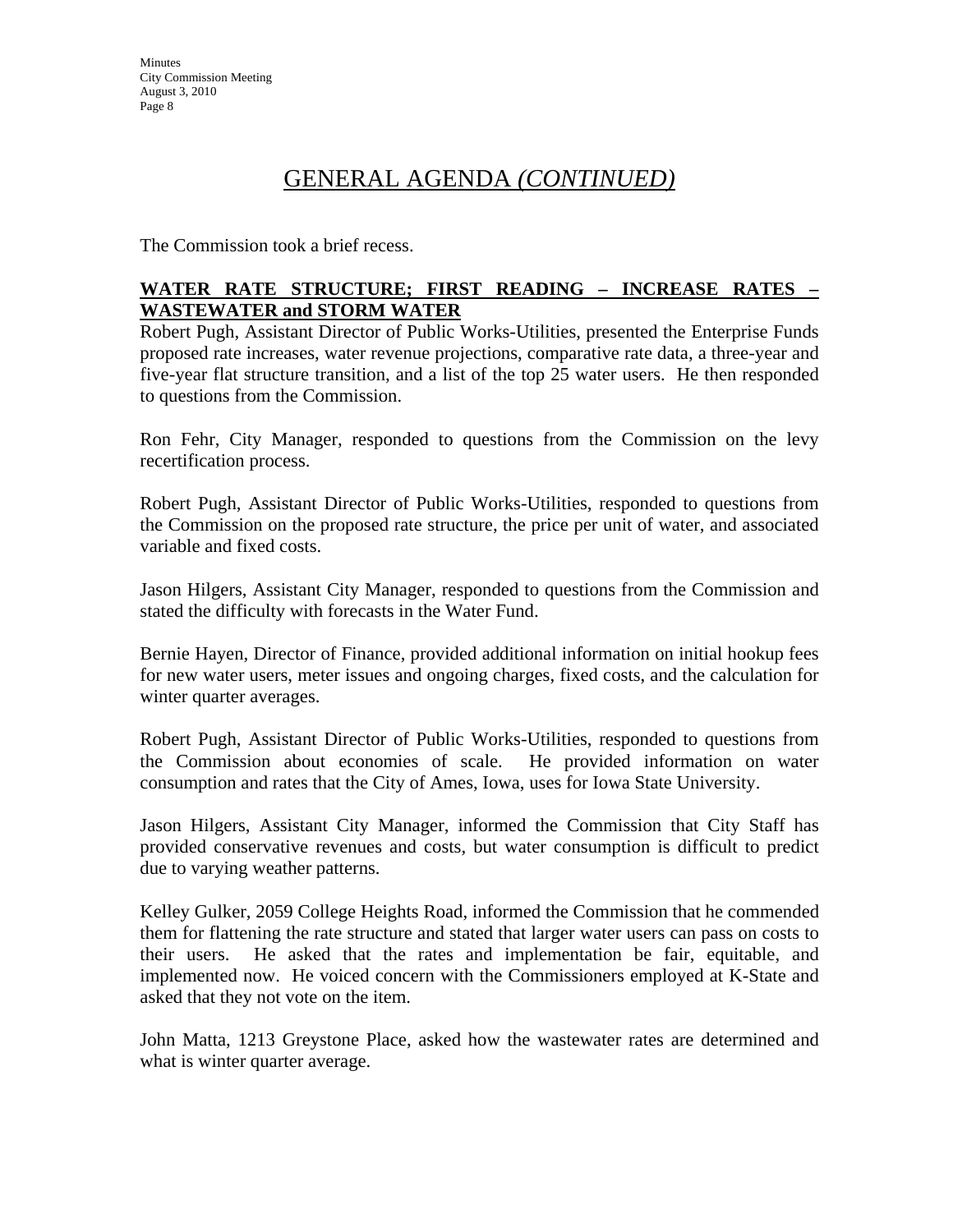### **WATER RATE STRUCTURE; FIRST READING – INCREASE RATES – WASTEWATER and STORM WATER** *(CONTINUED)*

Bernie Hayen, Director of Finance, responded to questions about the calculation of winter quarter averages.

John Matta, 1213 Greystone Place, asked if the City of Manhattan has looked at outsourcing the Utilities Department to a professional company that deals with those things.

Ron Fehr, City Manager, stated that a privatization study was completed regarding utilities and it was determined that it would not be cost effective for the City of Manhattan. He stated that typically, cities that have gone to a private firm, have done so as a result of financial issues.

John Matta, 1213 Greystone Place, asked if there had been a resolution regarding Colbert Hills outstanding water bill and if discussions have occurred with K-State officials regarding drilling wells on K-State property to reduce water consumption.

Bernie Hayen, Director of Finance, and Ron Fehr, City Manager, responded to questions from Mr. Matta and provided additional information.

Bill Rust, 3701 Katherine Circle, having a civil engineering and strategic planning background, informed the Commission that the City should be most concerned with developing a pricing system that maintains maximum use of the Water Treatment Plant. He questioned the definition and analysis of variable costs and provided an example of General Fund transfers for administrative costs.

Ron Fehr, City Manager, clarified transfers made to the General Fund.

Bill Rust, 3701 Katherine Circle, provided additional information on variable and fixed costs, based on his analysis. He then responded to questions from the Commission on costs, water production, and capacity considerations.

Robert Pugh, Assistant Director of Public Works-Utilities, provided additional information on the Water Treatment Plant capacity and on fixed and variable costs. He informed the Commission that further analysis can be done on the fixed and variable costs.

Bernie Hayen, Director of Finance, provided additional information on the item and responded to questions raised about fixed and variable costs. He stated that justifications to the General Fund are necessary to cover expenses to operate a utility.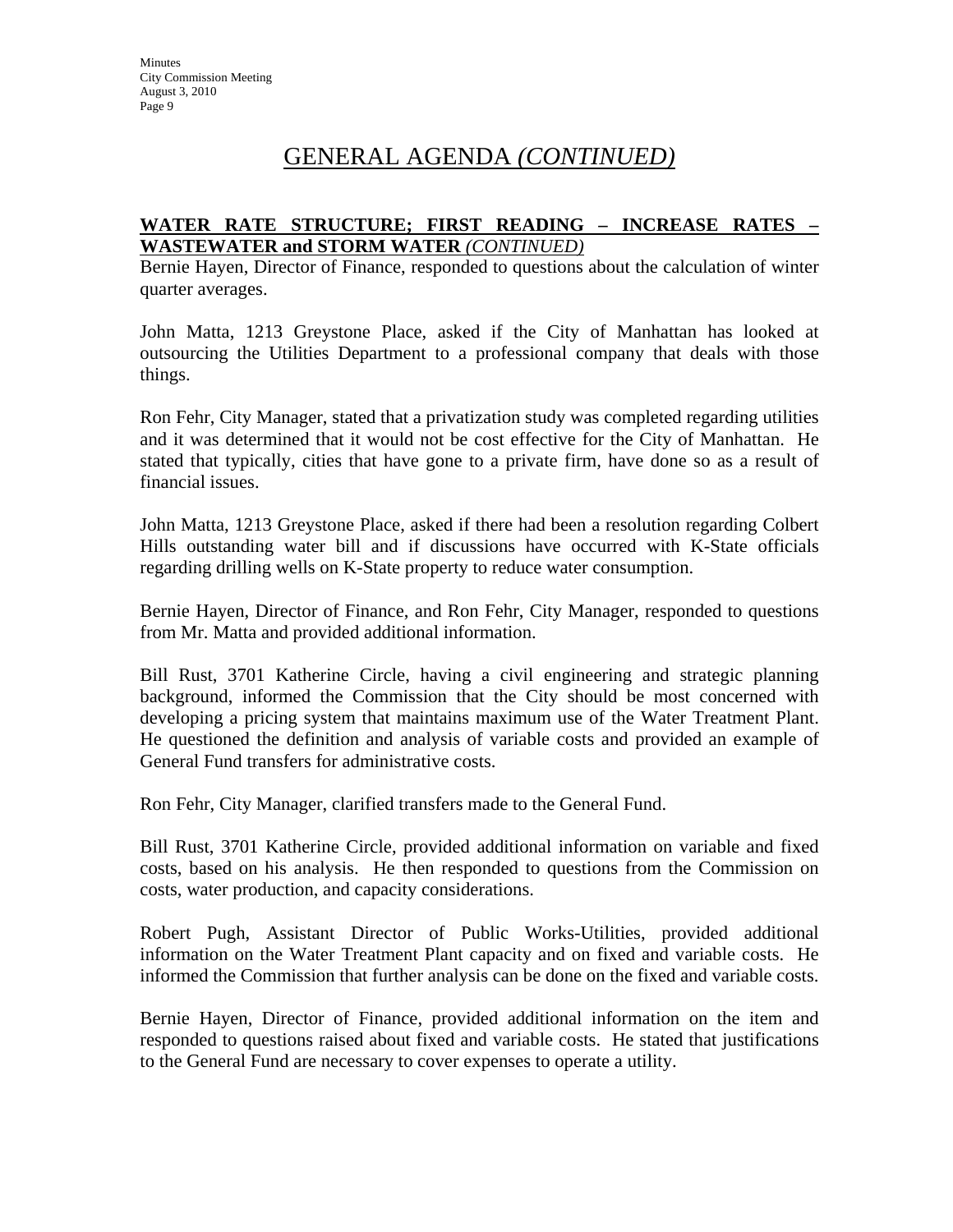### **WATER RATE STRUCTURE; FIRST READING – INCREASE RATES – WASTEWATER and STORM WATER** *(CONTINUED)*

After discussion of the Commission, there were additional questions raised about variable costs, fixed costs, economies of scale, and how to best reach a fair and equitable water rate structure. The Commission requested that the water rate structure item be revisited at a future City Commission meeting after additional information and further analysis is provided by City Staff.

After additional discussion, Mayor Snead moved to approve first reading of an ordinance increasing wastewater rates effective January 1, 2011, and first reading of a Charter Ordinance increasing storm water rates effective January 1, 2011. Commissioner Strawn seconded the motion. On a roll call vote, motion carried 5-0.

### **FIRST READING – AMEND - M-FRO, MULTI-FAMILY REDEVELOPMENT OVERLAY DISTRICT**

Eric Cattell, Assistant Director for Planning, presented the item. He then responded to questions from the Commission regarding the M-FRO and the definition and use of natural stone.

After discussion, Commissioner Morris-Hardeman moved to return the recommendation of the Planning Board regarding proposed amendments to Article IV, Section 4-112 M-FRO, Multi-Family Redevelopment Overlay District, of the Manhattan Zoning Regulations, for further consideration and discussion of structured parking and related issues. Commissioner Sherow seconded the motion.

Commissioner Strawn asked if related issues would include consideration of natural stone.

Eric Cattell, Assistant Director for Planning, stated that an amended motion could be made to include consideration of stone.

After discussion, Commissioner Morris-Hardeman accepted the amendment to her original motion to include stone. The motion now reads:

*"return the recommendation of the Planning Board regarding proposed amendments to Article IV, Section 4-112 M-FRO, Multi-Family Redevelopment Overlay District of the Manhattan Zoning Regulations, for further consideration and discussion of structured parking and related issues, and issues related to stone."* 

Commissioner Sherow accepted the friendly amendment to the motion.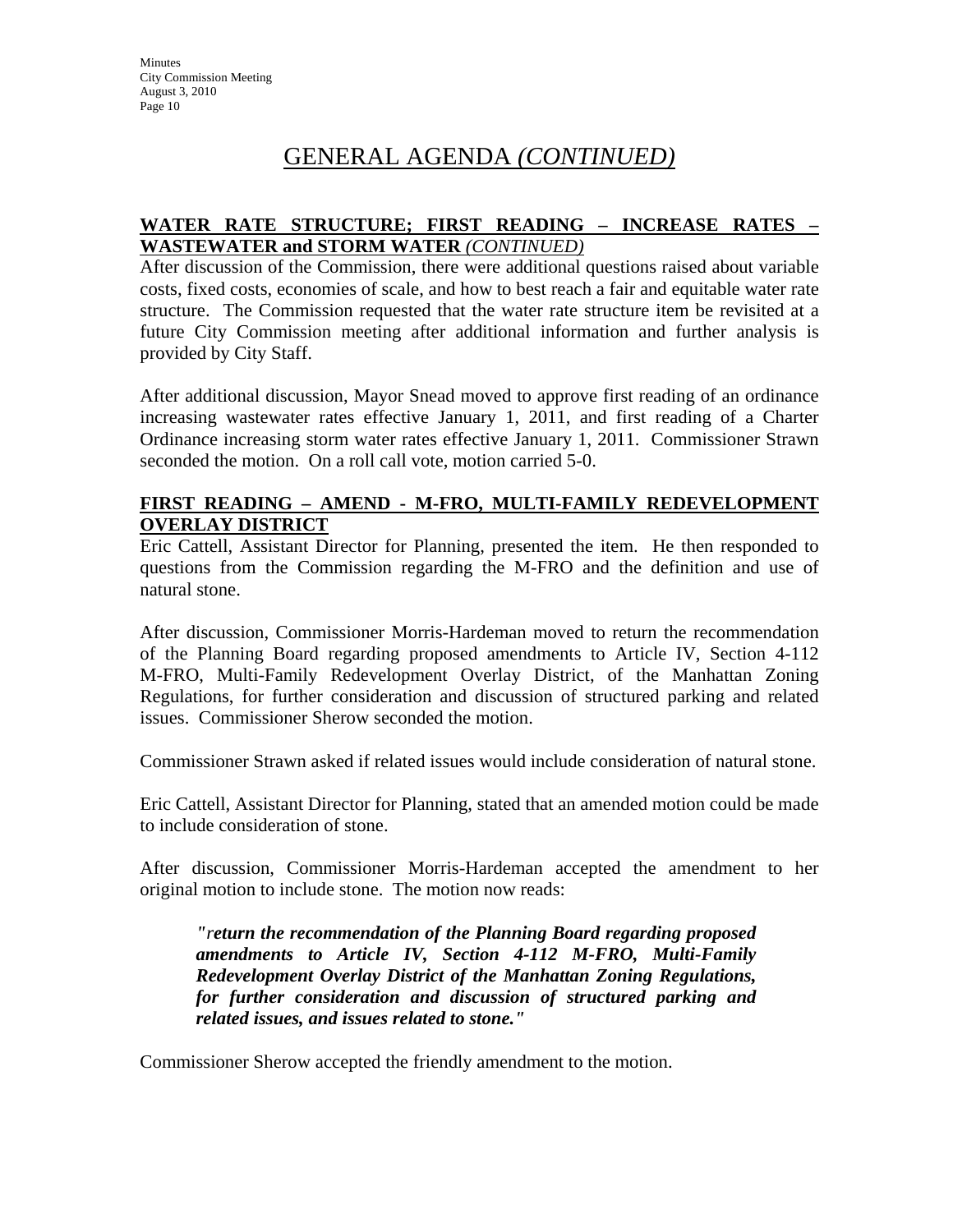### **FIRST READING – AMEND - M-FRO, MULTI-FAMILY REDEVELOPMENT OVERLAY DISTRICT** *(CONTINUED)*

After discussion of the Commission, on a roll call vote, motion carried 4-1, with Commissioner Pepperd voting against the motion.

#### **DISCOVERY CENTER EXHIBITS - 100% DESIGN DEVELOPMENT**

Bob Workman, Director, Flint Hills Discovery Center, introduced the item.

Gerry Hilferty and Richard Wolcott, Hilferty & Associates, presented the Flint Hills Discovery Center exhibit designs, features proposed, and opinion of probable costs of the Design Development Phase for the Flint Hills Discovery Center. They also showed a video production example from Donna Lawrence Productions, of Louisville, Kentucky, for multimedia/theatrical production services for the Discovery Center. They then responded to questions from the Commission.

Bob Workman, Director, Flint Hills Discovery Center, responded to questions from the Commission.

### **NEGOTIATE CONTRACT - MULTIMEDIA/THEATRICAL PRODUCTION SERVICES - FLINT HILLS DISCOVERY CENTER IMMERSIVE EXPERIENCE**

Bob Workman, Director, Flint Hills Discovery Center, provided additional information on the multimedia/theatrical production services needed for the Immersive Experience at the Discovery Center.

Gerry Hilferty, Hilferty & Associates, informed the Commission that Donna Lawrence is one of the best story tellers in the multimedia fashion in the United States, and that their firm has worked with most of them.

Richard Wolcott and Gerry Hilferty, Hilferty & Associates, provided additional information on some of the features proposed in the Flint Hills Discovery Center and responded to questions from the Commission.

Bob Workman, Director, Flint Hills Discovery Center, provided additional information on the importance to negotiate a contract for these services, provided price ranges anticipated for the contract, and informed the Commission that a recommendation with a negotiated amount would come back to the Commission for approval.

After discussion, Commissioner Morris-Hardeman moved to accept the recommendation of the Discovery Center Steering Committee and authorize City Administration to negotiate a contract with Donna Lawrence Productions, of Louisville, Kentucky, for multimedia/theatrical production services for the Flint Hills Discovery Center. Commissioner Pepperd seconded the motion.